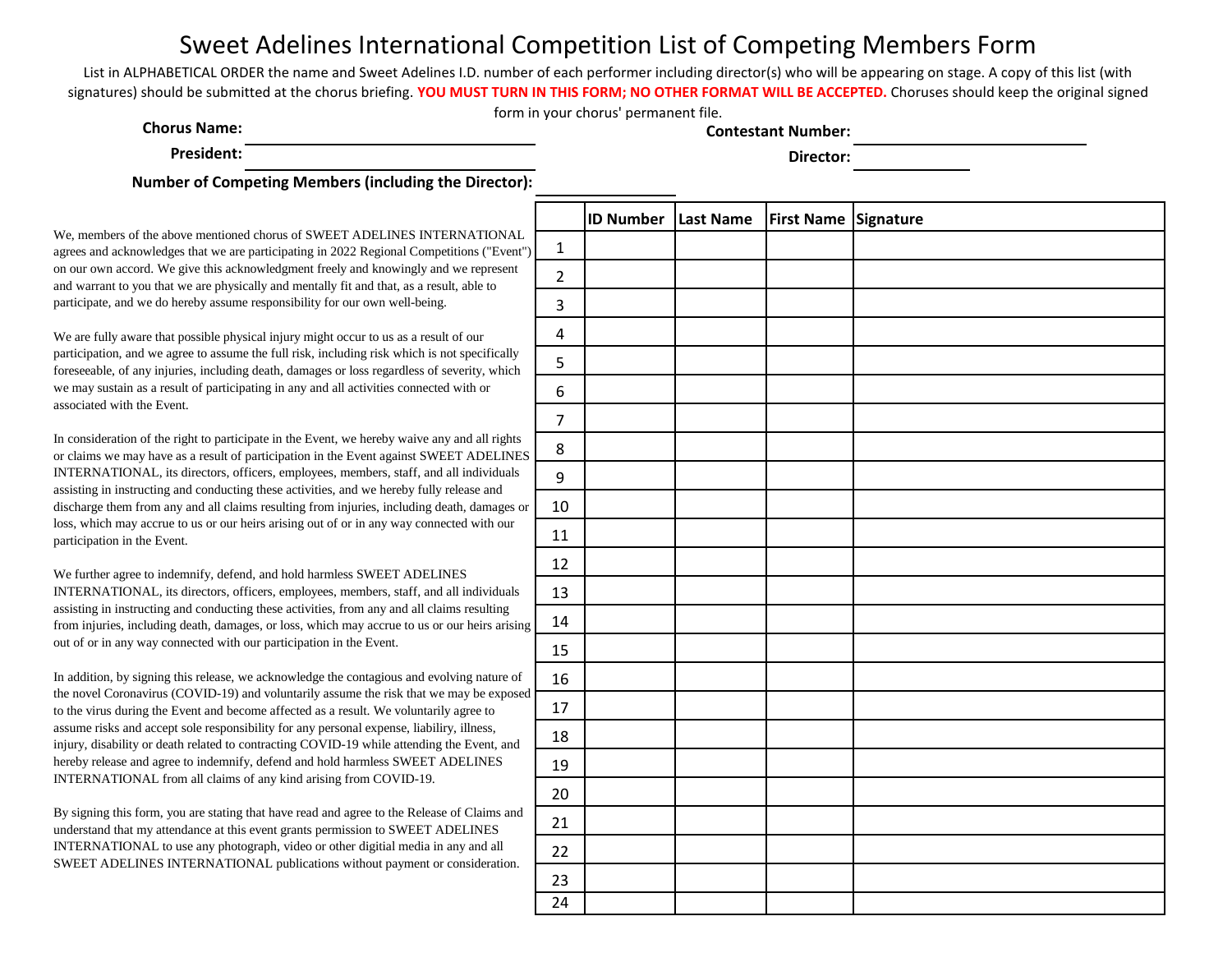List in ALPHABETICAL ORDER the name and Sweet Adelines I.D. number of each performer including director(s) who will be appearing on stage. A copy of this list (with signatures) should be submitted to international headquarters by August 16, 2019. **YOU MUST TURN IN THIS FORM; NO OTHER FORMAT WILL BE ACCEPTED.** Choruses should keep the original signed form in your chorus' permanent file.

**Chorus Name:**

**Contestant Number:**

**President: Director:**

**Number of Competing Members (including the Director):** 

We, members of the above mentioned chorus of SWEET ADELINES INTERNATIONAL agrees and acknowledges that we are participating in 2022 Regional Competitions ("Event") on our own accord. We give this acknowledgment freely and knowingly and we represent and warrant to you that we are physically and mentally fit and that, as a result, able to participate, and we do hereby assume responsibility for our own well-being.

We are fully aware that possible physical injury might occur to us as a result of our participation, and we agree to assume the full risk, including risk which is not specifically foreseeable, of any injuries, including death, damages or loss regardless of severity, which we may sustain as a result of participating in any and all activities connected with or associated with the Event.

In consideration of the right to participate in the Event, we hereby waive any and all rights or claims we may have as a result of participation in the Event against SWEET ADELINES INTERNATIONAL, its directors, officers, employees, members, staff, and all individuals assisting in instructing and conducting these activities, and we hereby fully release and discharge them from any and all claims resulting from injuries, including death, damages or loss, which may accrue to us or our heirs arising out of or in any way connected with our participation in the Event.

We further agree to indemnify, defend, and hold harmless SWEET ADELINES INTERNATIONAL, its directors, officers, employees, members, staff, and all individuals assisting in instructing and conducting these activities, from any and all claims resulting from injuries, including death, damages, or loss, which may accrue to us or our heirs arising out of or in any way connected with our participation in the Event.

In addition, by signing this release, we acknowledge the contagious and evolving nature of the novel Coronavirus (COVID-19) and voluntarily assume the risk that we may be exposed to the virus during the Event and become affected as a result. We voluntarily agree to assume risks and accept sole responsibility for any personal expense, liabiliry, illness, injury, disability or death related to contracting COVID-19 while attending the Event, and hereby release and agree to indemnify, defend and hold harmless SWEET ADELINES INTERNATIONAL from all claims of any kind arising from COVID-19.

|            | <b>ID Number Last Name</b> | First Name Signature |  |
|------------|----------------------------|----------------------|--|
| 25         |                            |                      |  |
| $26\,$     |                            |                      |  |
| $27$       |                            |                      |  |
| ${\bf 28}$ |                            |                      |  |
| 29         |                            |                      |  |
| $30\,$     |                            |                      |  |
| 31         |                            |                      |  |
| 32         |                            |                      |  |
| 33         |                            |                      |  |
| 34         |                            |                      |  |
| 35         |                            |                      |  |
| $36\,$     |                            |                      |  |
| 37         |                            |                      |  |
| $38\,$     |                            |                      |  |
| 39         |                            |                      |  |
| 40         |                            |                      |  |
| 41         |                            |                      |  |
| 42         |                            |                      |  |
| 43         |                            |                      |  |
| 44         |                            |                      |  |
| 45         |                            |                      |  |
| 46         |                            |                      |  |
| 47         |                            |                      |  |
| 48         |                            |                      |  |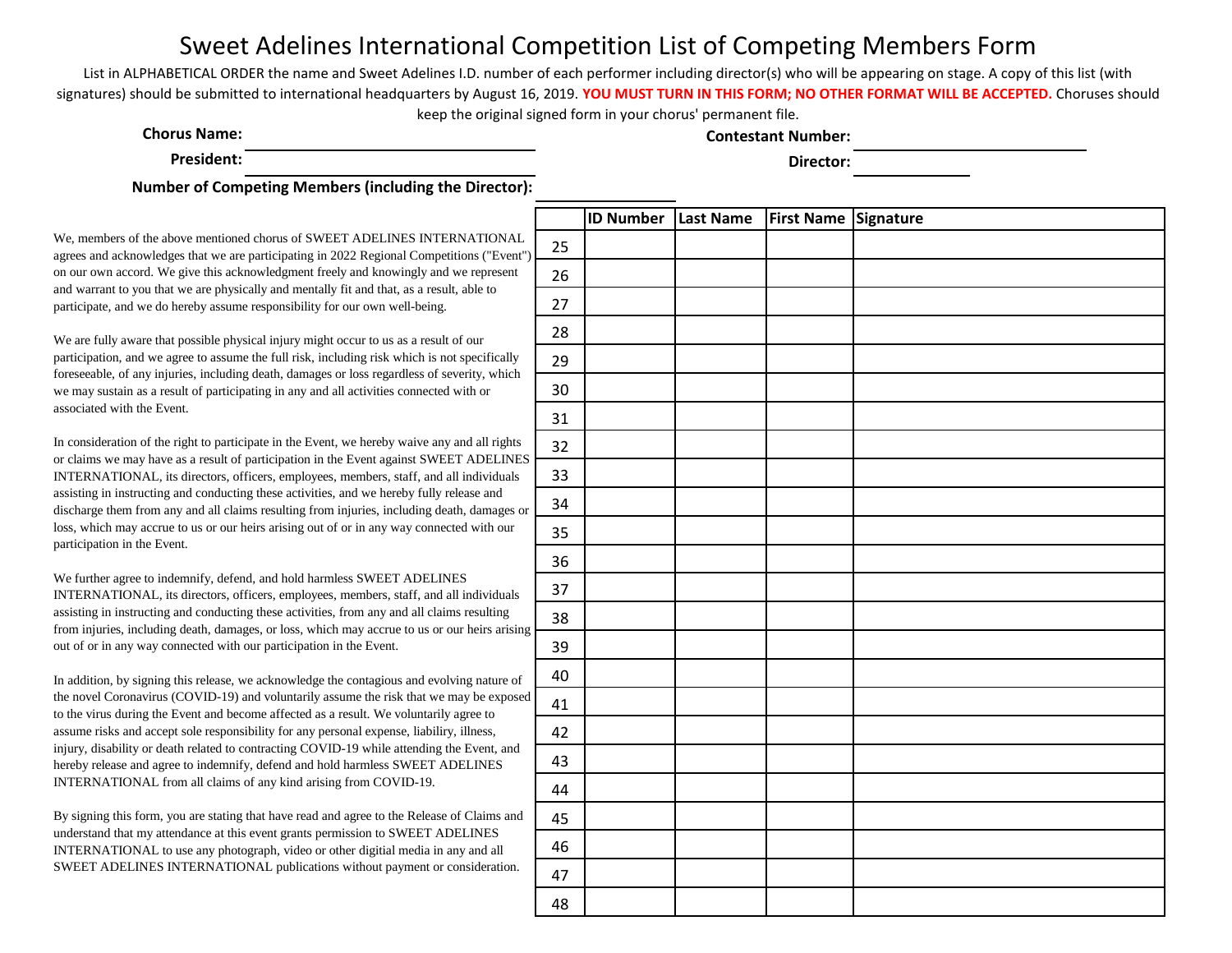List in ALPHABETICAL ORDER the name and Sweet Adelines I.D. number of each performer including director(s) who will be appearing on stage. A copy of this list (with signatures) should be submitted to international headquarters by August 16, 2019. **YOU MUST TURN IN THIS FORM; NO OTHER FORMAT WILL BE ACCEPTED.** Choruses should keep the original signed form in your chorus' permanent file.

**Chorus Name: Contestant Number:**

**President: Director:**

**Number of Competing Members (including the Director):** 

We, members of the above mentioned chorus of SWEET ADELINES INTERNATIONAL agrees and acknowledges that we are participating in 2022 Regional Competitions ("Event") on our own accord. We give this acknowledgment freely and knowingly and we represent and warrant to you that we are physically and mentally fit and that, as a result, able to participate, and we do hereby assume responsibility for our own well-being.

We are fully aware that possible physical injury might occur to us as a result of our participation, and we agree to assume the full risk, including risk which is not specifically foreseeable, of any injuries, including death, damages or loss regardless of severity, which we may sustain as a result of participating in any and all activities connected with or associated with the Event.

In consideration of the right to participate in the Event, we hereby waive any and all rights or claims we may have as a result of participation in the Event against SWEET ADELINES INTERNATIONAL, its directors, officers, employees, members, staff, and all individuals assisting in instructing and conducting these activities, and we hereby fully release and discharge them from any and all claims resulting from injuries, including death, damages or loss, which may accrue to us or our heirs arising out of or in any way connected with our participation in the Event.

We further agree to indemnify, defend, and hold harmless SWEET ADELINES INTERNATIONAL, its directors, officers, employees, members, staff, and all individuals assisting in instructing and conducting these activities, from any and all claims resulting from injuries, including death, damages, or loss, which may accrue to us or our heirs arising out of or in any way connected with our participation in the Event.

In addition, by signing this release, we acknowledge the contagious and evolving nature of the novel Coronavirus (COVID-19) and voluntarily assume the risk that we may be exposed to the virus during the Event and become affected as a result. We voluntarily agree to assume risks and accept sole responsibility for any personal expense, liabiliry, illness, injury, disability or death related to contracting COVID-19 while attending the Event, and hereby release and agree to indemnify, defend and hold harmless SWEET ADELINES INTERNATIONAL from all claims of any kind arising from COVID-19.

|        | <b>ID Number Last Name</b> | First Name Signature |  |
|--------|----------------------------|----------------------|--|
| 49     |                            |                      |  |
| 50     |                            |                      |  |
| 51     |                            |                      |  |
| 52     |                            |                      |  |
| 53     |                            |                      |  |
| 54     |                            |                      |  |
| 55     |                            |                      |  |
| 56     |                            |                      |  |
| 57     |                            |                      |  |
| 58     |                            |                      |  |
| 59     |                            |                      |  |
| 60     |                            |                      |  |
| 61     |                            |                      |  |
| 62     |                            |                      |  |
| 63     |                            |                      |  |
| 64     |                            |                      |  |
| 65     |                            |                      |  |
| 66     |                            |                      |  |
| 67     |                            |                      |  |
| 68     |                            |                      |  |
| 69     |                            |                      |  |
| $70\,$ |                            |                      |  |
| $71\,$ |                            |                      |  |
| $72\,$ |                            |                      |  |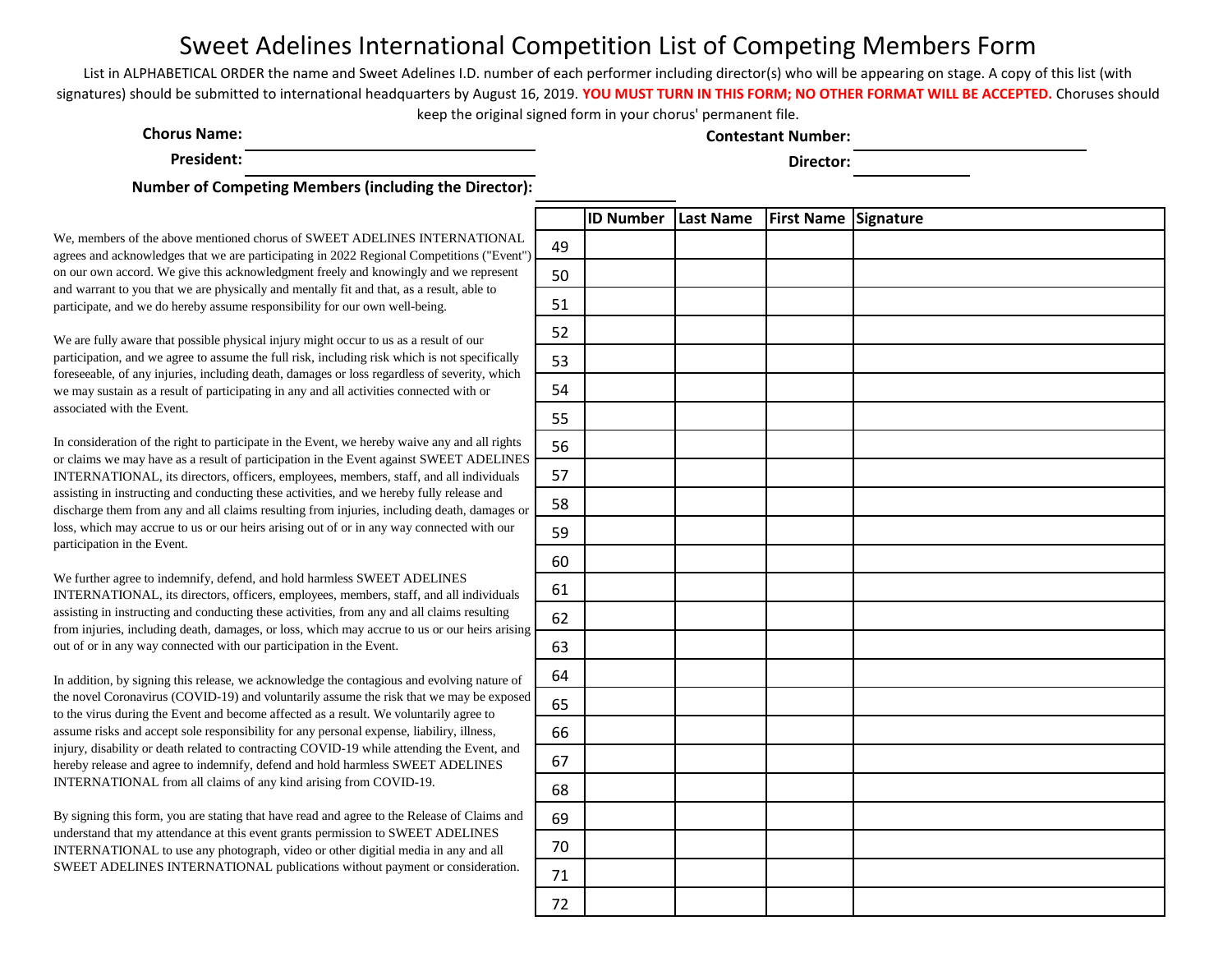List in ALPHABETICAL ORDER the name and Sweet Adelines I.D. number of each performer including director(s) who will be appearing on stage. A copy of this list (with signatures) should be submitted to international headquarters by August 16, 2019. **YOU MUST TURN IN THIS FORM; NO OTHER FORMAT WILL BE ACCEPTED.** Choruses should keep the original signed form in your chorus' permanent file.

**Chorus Name: Contestant Number:**

**President: Director:**

**Number of Competing Members (including the Director):** 

We, members of the above mentioned chorus of SWEET ADELINES INTERNATIONAL agrees and acknowledges that we are participating in 2022 Regional Competitions ("Event") on our own accord. We give this acknowledgment freely and knowingly and we represent and warrant to you that we are physically and mentally fit and that, as a result, able to participate, and we do hereby assume responsibility for our own well-being.

We are fully aware that possible physical injury might occur to us as a result of our participation, and we agree to assume the full risk, including risk which is not specifically foreseeable, of any injuries, including death, damages or loss regardless of severity, which we may sustain as a result of participating in any and all activities connected with or associated with the Event.

In consideration of the right to participate in the Event, we hereby waive any and all rights or claims we may have as a result of participation in the Event against SWEET ADELINES INTERNATIONAL, its directors, officers, employees, members, staff, and all individuals assisting in instructing and conducting these activities, and we hereby fully release and discharge them from any and all claims resulting from injuries, including death, damages or loss, which may accrue to us or our heirs arising out of or in any way connected with our participation in the Event.

We further agree to indemnify, defend, and hold harmless SWEET ADELINES INTERNATIONAL, its directors, officers, employees, members, staff, and all individuals assisting in instructing and conducting these activities, from any and all claims resulting from injuries, including death, damages, or loss, which may accrue to us or our heirs arising out of or in any way connected with our participation in the Event.

In addition, by signing this release, we acknowledge the contagious and evolving nature of the novel Coronavirus (COVID-19) and voluntarily assume the risk that we may be exposed to the virus during the Event and become affected as a result. We voluntarily agree to assume risks and accept sole responsibility for any personal expense, liabiliry, illness, injury, disability or death related to contracting COVID-19 while attending the Event, and hereby release and agree to indemnify, defend and hold harmless SWEET ADELINES INTERNATIONAL from all claims of any kind arising from COVID-19.

|         | <b>ID Number</b> | <b>Last Name</b> | First Name Signature |  |
|---------|------------------|------------------|----------------------|--|
| 73      |                  |                  |                      |  |
| 74      |                  |                  |                      |  |
| 75      |                  |                  |                      |  |
| 76      |                  |                  |                      |  |
| $77 \,$ |                  |                  |                      |  |
| 78      |                  |                  |                      |  |
| 79      |                  |                  |                      |  |
| 80      |                  |                  |                      |  |
| 81      |                  |                  |                      |  |
| 82      |                  |                  |                      |  |
| 83      |                  |                  |                      |  |
| 84      |                  |                  |                      |  |
| 85      |                  |                  |                      |  |
| 86      |                  |                  |                      |  |
| 87      |                  |                  |                      |  |
| 88      |                  |                  |                      |  |
| 89      |                  |                  |                      |  |
| $90\,$  |                  |                  |                      |  |
| 91      |                  |                  |                      |  |
| 92      |                  |                  |                      |  |
| 93      |                  |                  |                      |  |
| 94      |                  |                  |                      |  |
| 95      |                  |                  |                      |  |
| 96      |                  |                  |                      |  |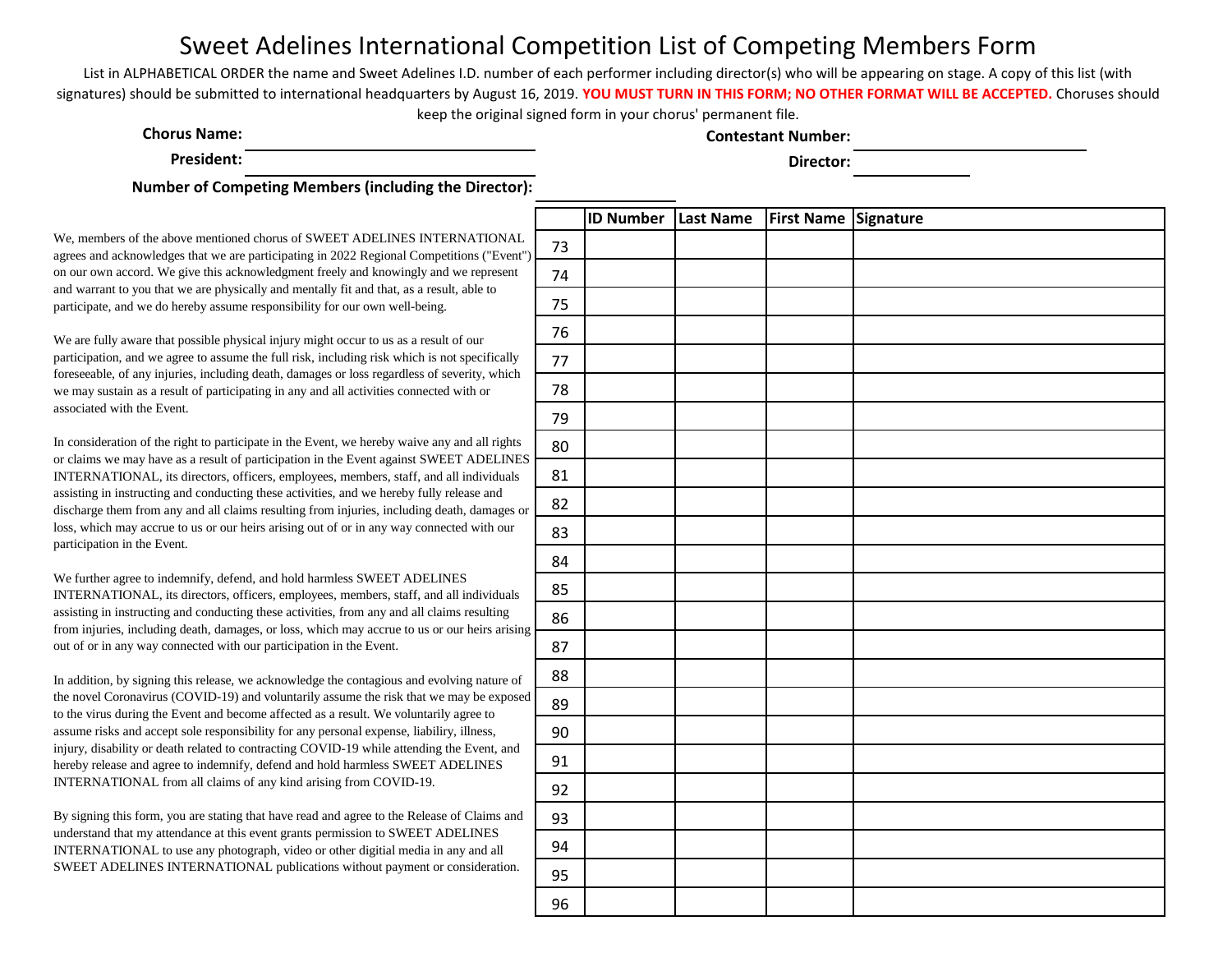List in ALPHABETICAL ORDER the name and Sweet Adelines I.D. number of each performer including director(s) who will be appearing on stage. A copy of this list (with signatures) should be submitted to international headquarters by August 16, 2019. **YOU MUST TURN IN THIS FORM; NO OTHER FORMAT WILL BE ACCEPTED.** Choruses should keep the original signed form in your chorus' permanent file.

**Chorus Name: Contestant Number:**

**President: Director:**

**Number of Competing Members (including the Director):** 

We, members of the above mentioned chorus of SWEET ADELINES INTERNATIONAL agrees and acknowledges that we are participating in 2022 Regional Competitions ("Event") on our own accord. We give this acknowledgment freely and knowingly and we represent and warrant to you that we are physically and mentally fit and that, as a result, able to participate, and we do hereby assume responsibility for our own well-being.

We are fully aware that possible physical injury might occur to us as a result of our participation, and we agree to assume the full risk, including risk which is not specifically foreseeable, of any injuries, including death, damages or loss regardless of severity, which we may sustain as a result of participating in any and all activities connected with or associated with the Event.

In consideration of the right to participate in the Event, we hereby waive any and all rights or claims we may have as a result of participation in the Event against SWEET ADELINES INTERNATIONAL, its directors, officers, employees, members, staff, and all individuals assisting in instructing and conducting these activities, and we hereby fully release and discharge them from any and all claims resulting from injuries, including death, damages or loss, which may accrue to us or our heirs arising out of or in any way connected with our participation in the Event.

We further agree to indemnify, defend, and hold harmless SWEET ADELINES INTERNATIONAL, its directors, officers, employees, members, staff, and all individuals assisting in instructing and conducting these activities, from any and all claims resulting from injuries, including death, damages, or loss, which may accrue to us or our heirs arising out of or in any way connected with our participation in the Event.

In addition, by signing this release, we acknowledge the contagious and evolving nature of the novel Coronavirus (COVID-19) and voluntarily assume the risk that we may be exposed to the virus during the Event and become affected as a result. We voluntarily agree to assume risks and accept sole responsibility for any personal expense, liabiliry, illness, injury, disability or death related to contracting COVID-19 while attending the Event, and hereby release and agree to indemnify, defend and hold harmless SWEET ADELINES INTERNATIONAL from all claims of any kind arising from COVID-19.

|     | <b>ID Number</b> Last Name | First Name Signature |  |
|-----|----------------------------|----------------------|--|
| 97  |                            |                      |  |
| 98  |                            |                      |  |
| 99  |                            |                      |  |
| 100 |                            |                      |  |
| 101 |                            |                      |  |
| 102 |                            |                      |  |
| 103 |                            |                      |  |
| 104 |                            |                      |  |
| 105 |                            |                      |  |
| 106 |                            |                      |  |
| 107 |                            |                      |  |
| 108 |                            |                      |  |
| 109 |                            |                      |  |
| 110 |                            |                      |  |
| 111 |                            |                      |  |
| 112 |                            |                      |  |
| 113 |                            |                      |  |
| 114 |                            |                      |  |
| 115 |                            |                      |  |
| 116 |                            |                      |  |
| 117 |                            |                      |  |
| 118 |                            |                      |  |
| 119 |                            |                      |  |
| 120 |                            |                      |  |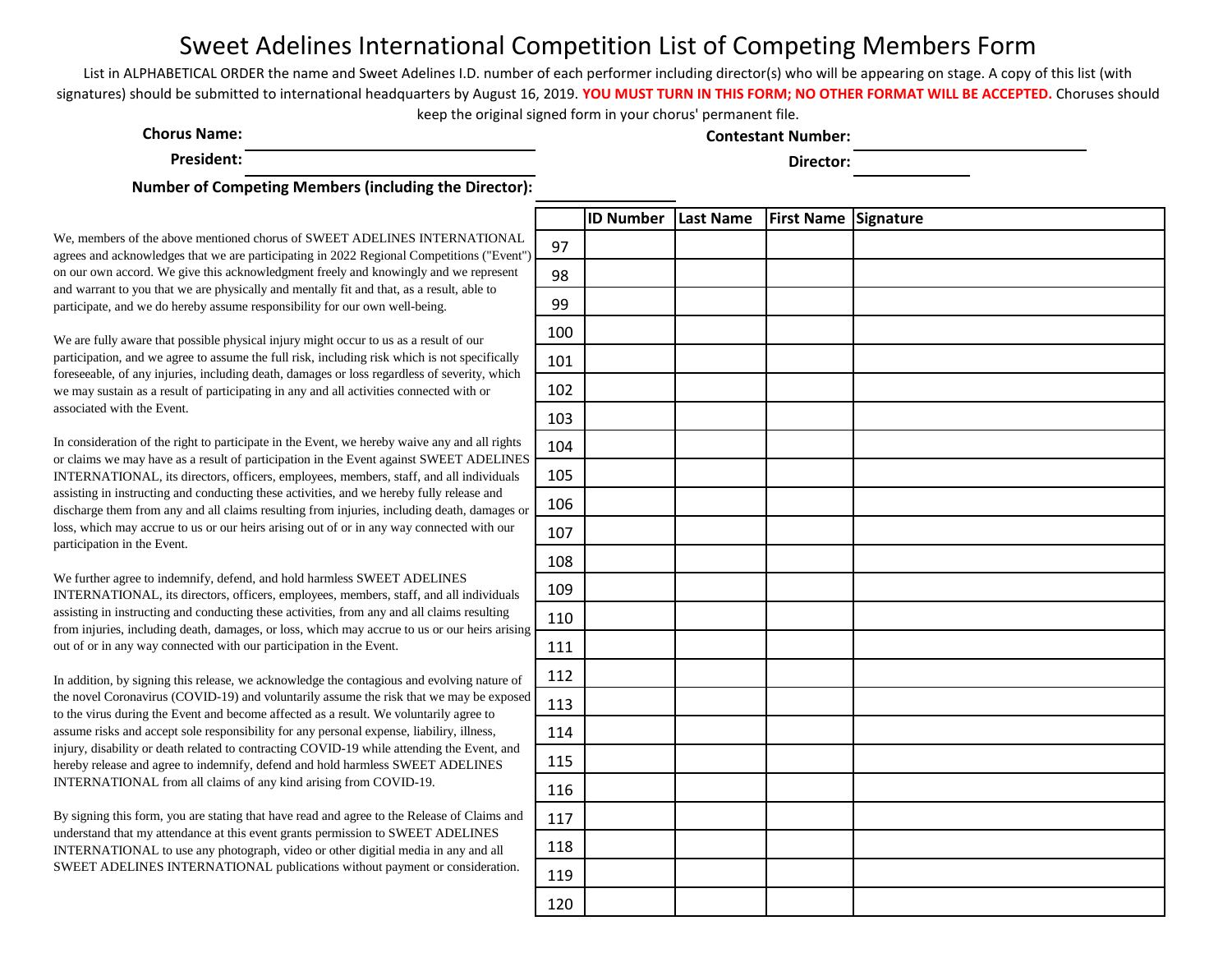List in ALPHABETICAL ORDER the name and Sweet Adelines I.D. number of each performer including director(s) who will be appearing on stage. A copy of this list (with signatures) should be submitted to international headquarters by August 16, 2019. **YOU MUST TURN IN THIS FORM; NO OTHER FORMAT WILL BE ACCEPTED.** Choruses should keep the original signed form in your chorus' permanent file.

**Chorus Name: Contestant Number:**

**President: Director:**

**Number of Competing Members (including the Director):** 

We, members of the above mentioned chorus of SWEET ADELINES INTERNATIONAL agrees and acknowledges that we are participating in 2022 Regional Competitions ("Even on our own accord. We give this acknowledgment freely and knowingly and we represent and warrant to you that we are physically and mentally fit and that, as a result, able to participate, and we do hereby assume responsibility for our own well-being.

We are fully aware that possible physical injury might occur to us as a result of our participation, and we agree to assume the full risk, including risk which is not specifically foreseeable, of any injuries, including death, damages or loss regardless of severity, which we may sustain as a result of participating in any and all activities connected with or associated with the Event.

In consideration of the right to participate in the Event, we hereby waive any and all rights or claims we may have as a result of participation in the Event against SWEET ADELINE INTERNATIONAL, its directors, officers, employees, members, staff, and all individuals assisting in instructing and conducting these activities, and we hereby fully release and discharge them from any and all claims resulting from injuries, including death, damages loss, which may accrue to us or our heirs arising out of or in any way connected with our participation in the Event.

We further agree to indemnify, defend, and hold harmless SWEET ADELINES INTERNATIONAL, its directors, officers, employees, members, staff, and all individuals assisting in instructing and conducting these activities, from any and all claims resulting from injuries, including death, damages, or loss, which may accrue to us or our heirs arising out of or in any way connected with our participation in the Event.

In addition, by signing this release, we acknowledge the contagious and evolving nature of the novel Coronavirus (COVID-19) and voluntarily assume the risk that we may be expose to the virus during the Event and become affected as a result. We voluntarily agree to assume risks and accept sole responsibility for any personal expense, liabiliry, illness, injury, disability or death related to contracting COVID-19 while attending the Event, and hereby release and agree to indemnify, defend and hold harmless SWEET ADELINES INTERNATIONAL from all claims of any kind arising from COVID-19.

|                      |     | <b>ID Number</b> | Last Name | First Name Signature |  |
|----------------------|-----|------------------|-----------|----------------------|--|
| L<br>$t$ ")          | 120 |                  |           |                      |  |
| Į.                   | 121 |                  |           |                      |  |
|                      | 122 |                  |           |                      |  |
|                      | 123 |                  |           |                      |  |
| ŗ                    | 124 |                  |           |                      |  |
| $\mathbf{a}$         | 125 |                  |           |                      |  |
|                      | 126 |                  |           |                      |  |
| $\mathbf{s}$<br>ES   | 127 |                  |           |                      |  |
| $\mathbf{S}$         | 128 |                  |           |                      |  |
| $\alpha$             | 129 |                  |           |                      |  |
|                      | 130 |                  |           |                      |  |
|                      | 131 |                  |           |                      |  |
| j,                   | 132 |                  |           |                      |  |
| ng                   | 133 |                  |           |                      |  |
|                      | 134 |                  |           |                      |  |
| $\mathbf f$          | 135 |                  |           |                      |  |
| ed                   | 136 |                  |           |                      |  |
|                      | 137 |                  |           |                      |  |
| $\mathbf{I}$         | 138 |                  |           |                      |  |
|                      | 139 |                  |           |                      |  |
| d                    | 140 |                  |           |                      |  |
|                      | 141 |                  |           |                      |  |
| $\ddot{\phantom{0}}$ | 142 |                  |           |                      |  |
|                      | 143 |                  |           |                      |  |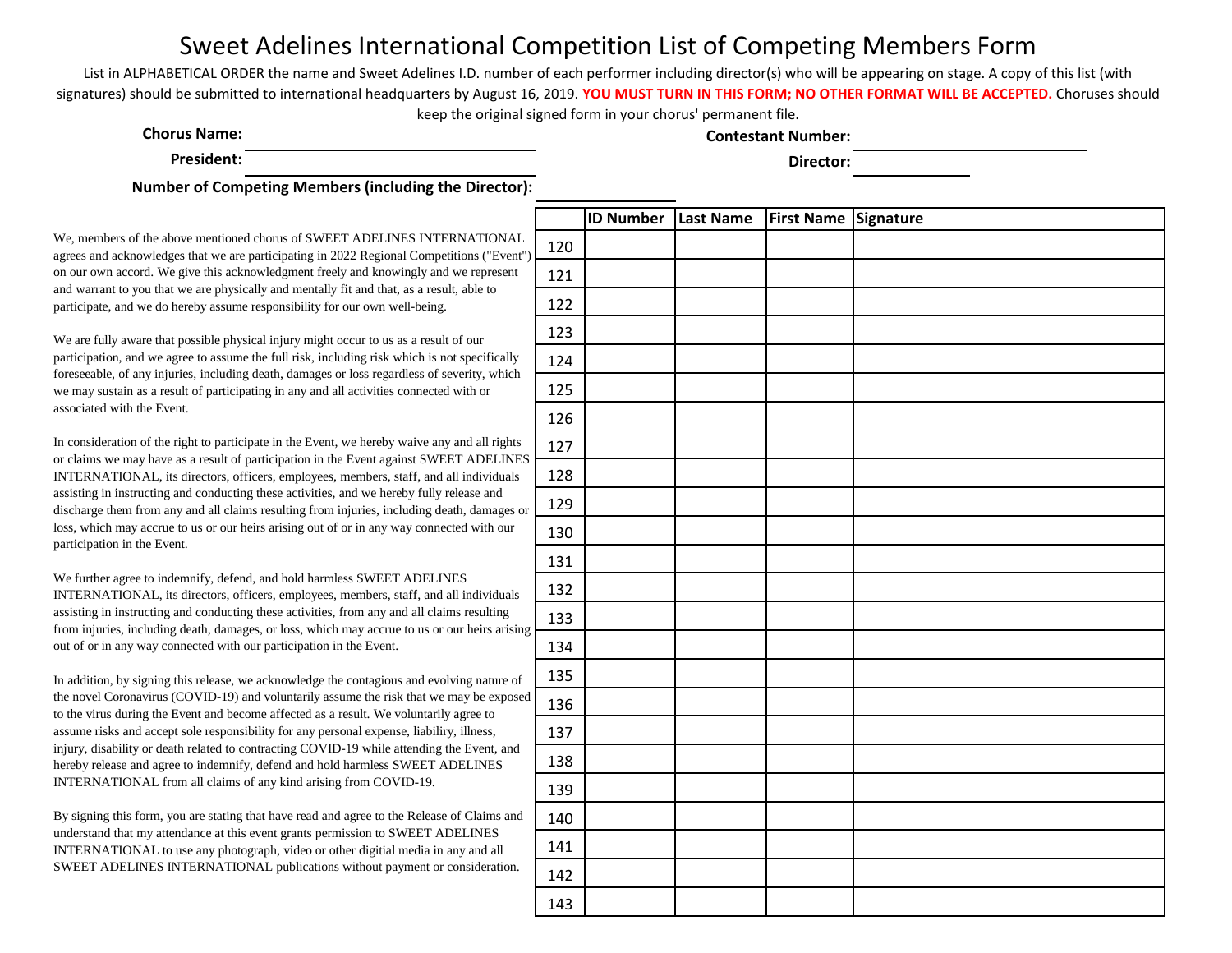List in ALPHABETICAL ORDER the name and Sweet Adelines I.D. number of each performer including director(s) who will be appearing on stage. A copy of this list (with signatures) should be submitted to international headquarters by August 16, 2019. **YOU MUST TURN IN THIS FORM; NO OTHER FORMAT WILL BE ACCEPTED.** Choruses should keep the original signed form in your chorus' permanent file.

**Chorus Name: Contestant Number:**

**President: Director:**

**Number of Competing Members (including the Director):** 

We, members of the above mentioned chorus of SWEET ADELINES INTERNATIONAL agrees and acknowledges that we are participating in 2022 Regional Competitions ("Event") on our own accord. We give this acknowledgment freely and knowingly and we represent and warrant to you that we are physically and mentally fit and that, as a result, able to participate, and we do hereby assume responsibility for our own well-being.

We are fully aware that possible physical injury might occur to us as a result of our participation, and we agree to assume the full risk, including risk which is not specifically foreseeable, of any injuries, including death, damages or loss regardless of severity, which we may sustain as a result of participating in any and all activities connected with or associated with the Event.

In consideration of the right to participate in the Event, we hereby waive any and all rights or claims we may have as a result of participation in the Event against SWEET ADELINES INTERNATIONAL, its directors, officers, employees, members, staff, and all individuals assisting in instructing and conducting these activities, and we hereby fully release and discharge them from any and all claims resulting from injuries, including death, damages or loss, which may accrue to us or our heirs arising out of or in any way connected with our participation in the Event.

We further agree to indemnify, defend, and hold harmless SWEET ADELINES INTERNATIONAL, its directors, officers, employees, members, staff, and all individuals assisting in instructing and conducting these activities, from any and all claims resulting from injuries, including death, damages, or loss, which may accrue to us or our heirs arising out of or in any way connected with our participation in the Event.

In addition, by signing this release, we acknowledge the contagious and evolving nature of the novel Coronavirus (COVID-19) and voluntarily assume the risk that we may be exposed to the virus during the Event and become affected as a result. We voluntarily agree to assume risks and accept sole responsibility for any personal expense, liabiliry, illness, injury, disability or death related to contracting COVID-19 while attending the Event, and hereby release and agree to indemnify, defend and hold harmless SWEET ADELINES INTERNATIONAL from all claims of any kind arising from COVID-19.

|                     | <b>ID Number</b> Last Name | First Name Signature |  |
|---------------------|----------------------------|----------------------|--|
| 144                 |                            |                      |  |
| 145                 |                            |                      |  |
| 146                 |                            |                      |  |
| 147                 |                            |                      |  |
| 148                 |                            |                      |  |
| 149                 |                            |                      |  |
| 150                 |                            |                      |  |
| 151                 |                            |                      |  |
| 152                 |                            |                      |  |
| 153                 |                            |                      |  |
| 154                 |                            |                      |  |
| 155                 |                            |                      |  |
| 156                 |                            |                      |  |
| 157<br>š            |                            |                      |  |
| 158                 |                            |                      |  |
| 159                 |                            |                      |  |
| $\mathbf{1}$<br>160 |                            |                      |  |
| 161                 |                            |                      |  |
| 162                 |                            |                      |  |
| 163                 |                            |                      |  |
| 164                 |                            |                      |  |
| 165                 |                            |                      |  |
| 166                 |                            |                      |  |
| 167                 |                            |                      |  |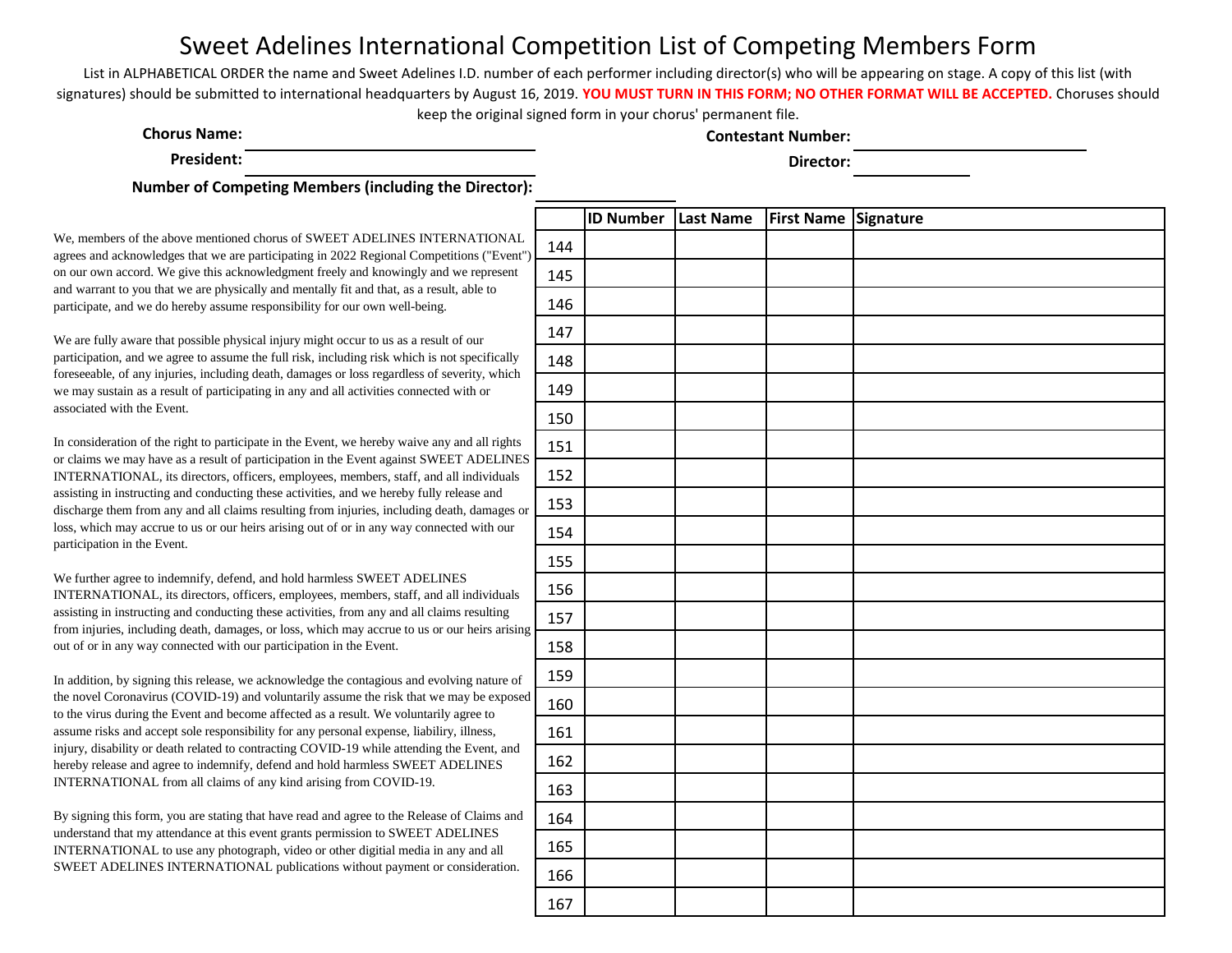List in ALPHABETICAL ORDER the name and Sweet Adelines I.D. number of each performer including director(s) who will be appearing on stage. A copy of this list (with signatures) should be submitted to international headquarters by August 16, 2019. **YOU MUST TURN IN THIS FORM; NO OTHER FORMAT WILL BE ACCEPTED.** Choruses should keep the original signed form in your chorus' permanent file.

**Chorus Name: Contestant Number:**

**President: Director:**

**Number of Competing Members (including the Director):** 

We, members of the above mentioned chorus of SWEET ADELINES INTERNATIONAL agrees and acknowledges that we are participating in 2022 Regional Competitions ("Event") on our own accord. We give this acknowledgment freely and knowingly and we represent and warrant to you that we are physically and mentally fit and that, as a result, able to participate, and we do hereby assume responsibility for our own well-being.

We are fully aware that possible physical injury might occur to us as a result of our participation, and we agree to assume the full risk, including risk which is not specifically foreseeable, of any injuries, including death, damages or loss regardless of severity, which we may sustain as a result of participating in any and all activities connected with or associated with the Event.

In consideration of the right to participate in the Event, we hereby waive any and all rights or claims we may have as a result of participation in the Event against SWEET ADELINES INTERNATIONAL, its directors, officers, employees, members, staff, and all individuals assisting in instructing and conducting these activities, and we hereby fully release and discharge them from any and all claims resulting from injuries, including death, damages or loss, which may accrue to us or our heirs arising out of or in any way connected with our participation in the Event.

We further agree to indemnify, defend, and hold harmless SWEET ADELINES INTERNATIONAL, its directors, officers, employees, members, staff, and all individuals assisting in instructing and conducting these activities, from any and all claims resulting from injuries, including death, damages, or loss, which may accrue to us or our heirs arising out of or in any way connected with our participation in the Event.

In addition, by signing this release, we acknowledge the contagious and evolving nature of the novel Coronavirus (COVID-19) and voluntarily assume the risk that we may be exposed to the virus during the Event and become affected as a result. We voluntarily agree to assume risks and accept sole responsibility for any personal expense, liabiliry, illness, injury, disability or death related to contracting COVID-19 while attending the Event, and hereby release and agree to indemnify, defend and hold harmless SWEET ADELINES INTERNATIONAL from all claims of any kind arising from COVID-19.

|                                | <b>ID Number</b> Last Name | First Name Signature |  |
|--------------------------------|----------------------------|----------------------|--|
| 168<br>$\mathcal{L}$           |                            |                      |  |
| 169                            |                            |                      |  |
| 170                            |                            |                      |  |
| 171                            |                            |                      |  |
| 172                            |                            |                      |  |
| 173                            |                            |                      |  |
| 174                            |                            |                      |  |
| 175<br>$\overline{\mathbf{S}}$ |                            |                      |  |
| 176                            |                            |                      |  |
| 177<br>$\mathbf{r}$            |                            |                      |  |
| 178                            |                            |                      |  |
| 179                            |                            |                      |  |
| 180                            |                            |                      |  |
| 181<br>g                       |                            |                      |  |
| 182                            |                            |                      |  |
| 183                            |                            |                      |  |
| d<br>184                       |                            |                      |  |
| 185                            |                            |                      |  |
| 186                            |                            |                      |  |
| 187                            |                            |                      |  |
| 188                            |                            |                      |  |
| 189                            |                            |                      |  |
| 190                            |                            |                      |  |
| 191                            |                            |                      |  |